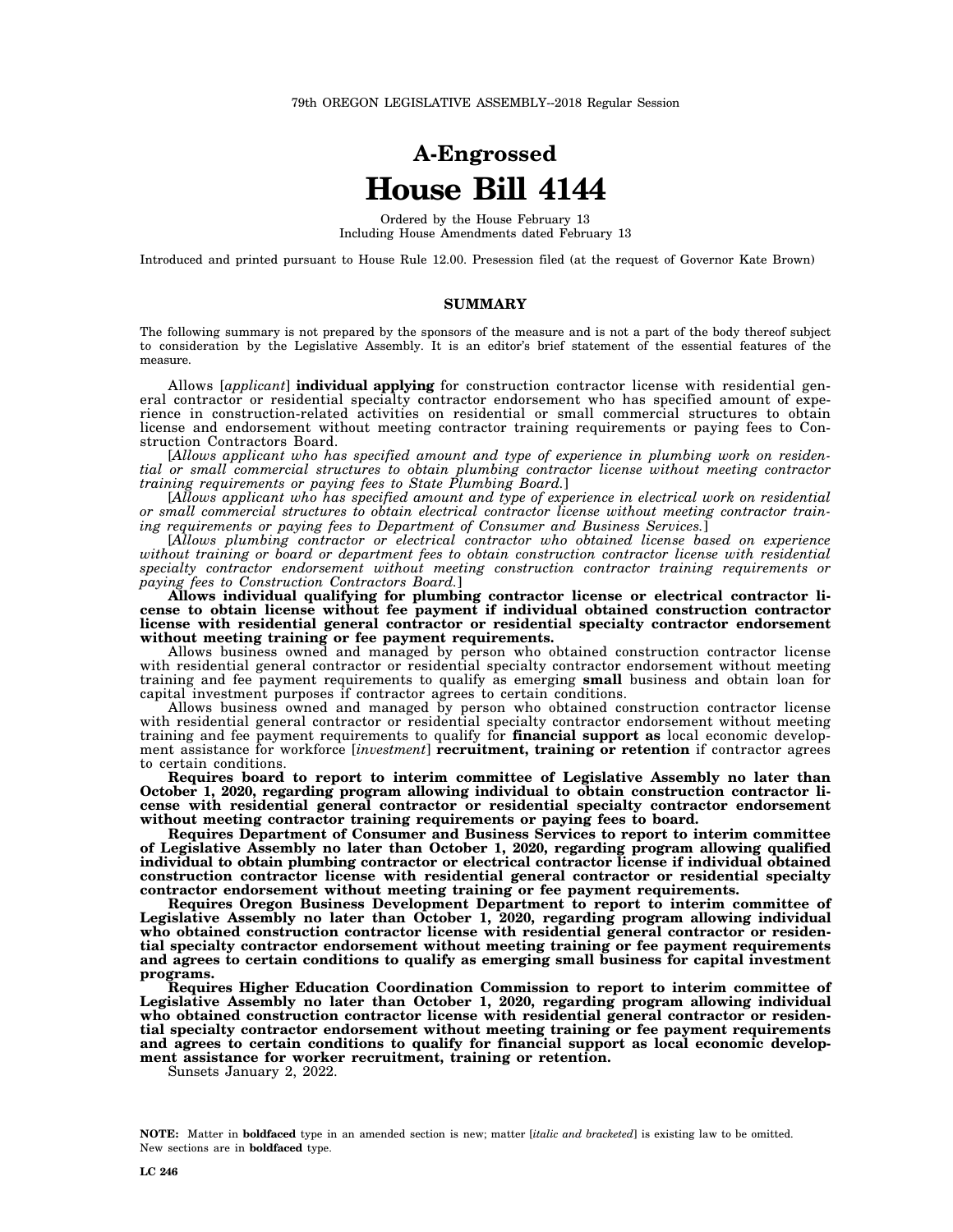| 1                |                                                                                                   |
|------------------|---------------------------------------------------------------------------------------------------|
| $\boldsymbol{2}$ | A BILL FOR AN ACT                                                                                 |
| 3                | Relating to contractors.                                                                          |
| 4                | Be It Enacted by the People of the State of Oregon:                                               |
| 5                |                                                                                                   |
| 6                | <b>CONSTRUCTION CONTRACTORS</b>                                                                   |
| 7                |                                                                                                   |
| 8                | SECTION 1. Section 2 of this 2018 Act is added to and made a part of ORS chapter 701.             |
| 9                | SECTION 2. (1) Notwithstanding ORS 701.122 or 701.238, except as provided in subsection           |
| 10               | (3) of this section, if an individual has the equivalent of eight or more years of full-time work |
| 11               | experience in the construction, alteration, repair, addition to or improvement of residential     |
| 12               | structures or small commercial structures and otherwise meets the qualifications for a li-        |
| 13               | cense with a residential general contractor or residential specialty contractor endorsement,      |
| 14               | the individual may obtain a license as a contractor with a residential general contractor or      |
| 15               | residential specialty contractor endorsement without:                                             |
| 16               | (a) Compliance with training requirements under ORS 701.122; or                                   |
| 17               | (b) Payment of any fee to the Construction Contractors Board for the license or                   |
| 18               | endorsement.                                                                                      |
| 19               | (2) For purposes of this section, work experience includes experience obtained in an ap-          |
| 20               | prenticeship approved under ORS 660.002 to 660.210. Work experience does not include ac-          |
| 21               | tivities performed on behalf of a licensee operating under an endorsement described in ORS        |
| 22               | 701.021 $(2)(d)$ to $(i)$ .                                                                       |
| 23               | (3) Subsection (1) of this section does not:                                                      |
| 24               | (a) Exempt an individual from the testing requirement in ORS 701.122;                             |
| 25               | (b) Exempt an individual from any fee payable to an entity other than the board;                  |
| 26               | (c) Require issuance of a license to an applicant who is described under ORS 701.098,             |
| 27               | 701.106 or 701.107 or who is an owner, officer or responsible managing individual described       |
|                  |                                                                                                   |
|                  | under ORS 701.102; or                                                                             |
| 28               | (d) Apply to the renewal of a license.                                                            |
| 29               | (4) A license issued under this section does not authorize the licensee to offer con-             |
| 30               | struction contractor services other than through a sole proprietorship owned by the licensee.     |
| 31               | (5) In addition to any other authority of the board under this chapter, the board may             |
| 32               | adopt rules for carrying out this section, including but not limited to, rules for processing     |
| 33               | applications and verifying work experience.                                                       |
| 34               |                                                                                                   |
| 35               |                                                                                                   |
| 36               | PLUMBING CONTRACTORS                                                                              |
| 37               |                                                                                                   |
| 38               | SECTION 3. Section 4 of this 2018 Act is added to and made a part of ORS 447.010 to<br>447.156.   |
| 39               |                                                                                                   |
| 40               | SECTION 4. (1) Notwithstanding any State Plumbing Board rule adopted under ORS                    |
| 41               | 693.135, except as provided in subsection (2) of this section, an individual who obtains a con-   |
| 42               | struction contractor license under section 2 of this 2018 Act and otherwise qualifies for a       |
| 43               | plumbing contractor license may obtain a plumbing contractor license without paying a fee         |
| 44<br>45         | for the license.<br>(2) This section does not:                                                    |

[2]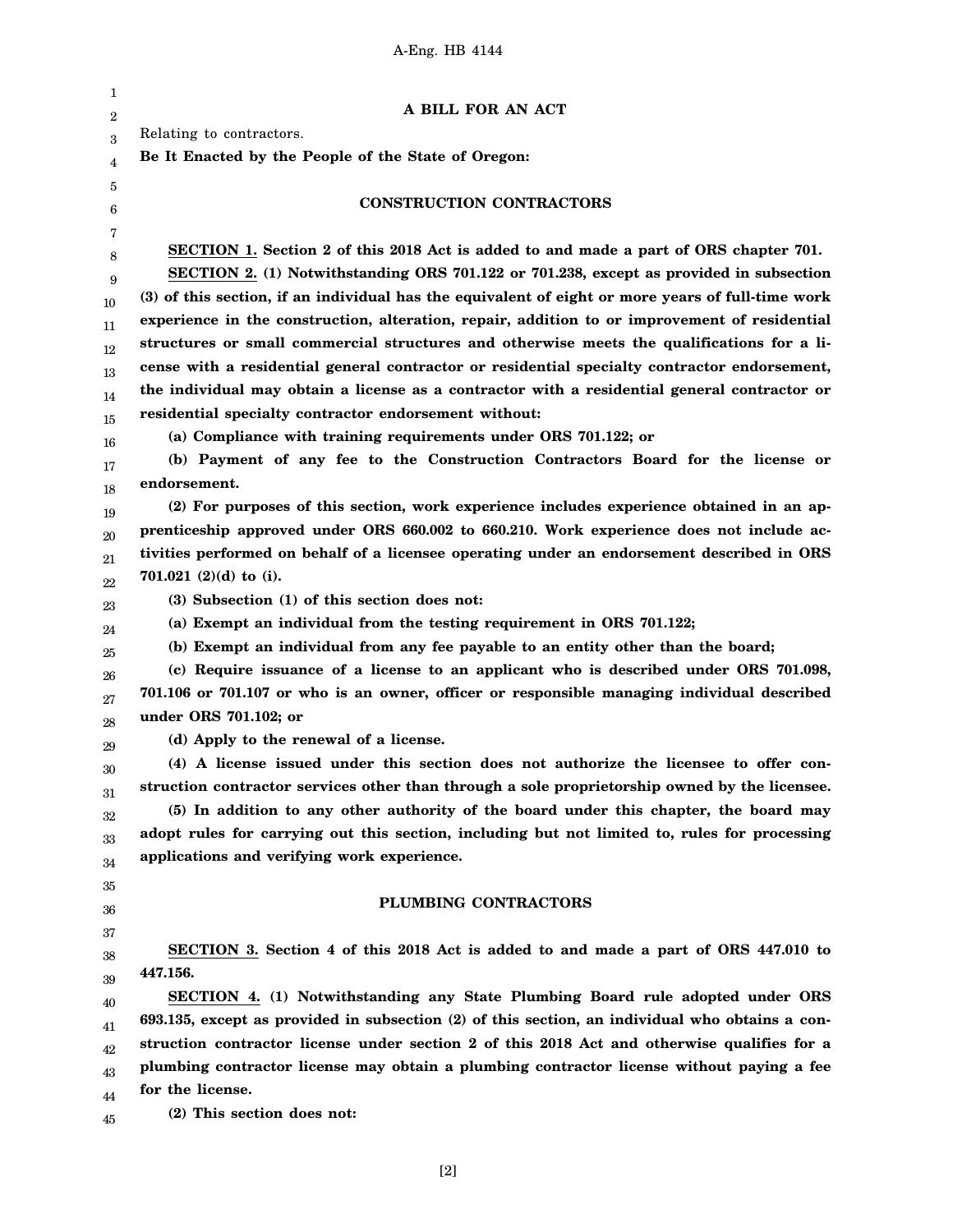## A-Eng. HB 4144

| 1  | (a) Require issuance of a license to an applicant described under ORS 455.125, 455.127 or                         |
|----|-------------------------------------------------------------------------------------------------------------------|
| 2  | 455.129; or                                                                                                       |
| 3  | (b) Apply to the renewal of a license.                                                                            |
| 4  | (3) A license issued under this section does not authorize the licensee to offer plumbing                         |
| 5  | contractor services other than through a sole proprietorship owned by the licensee.                               |
| 6  |                                                                                                                   |
| 7  | ELECTRICAL CONTRACTORS                                                                                            |
| 8  |                                                                                                                   |
| 9  | SECTION 5. Section 6 of this 2018 Act is added to and made a part of ORS 479.510 to                               |
| 10 | 479.945.                                                                                                          |
| 11 | SECTION 6. (1) Notwithstanding ORS 479.840, except as provided in subsection (2) of this                          |
| 12 | section, an individual who obtains a construction contractor license under section 2 of this                      |
| 13 | 2018 Act and otherwise qualifies for an electrical contractor license may obtain a new elec-                      |
| 14 | trical contractor license without paying a fee for the license.                                                   |
| 15 | (2) This section does not:                                                                                        |
| 16 | (a) Require issuance of a license to an applicant described under ORS 455.125, 455.127 or                         |
| 17 | 455.129; or                                                                                                       |
| 18 | (b) Apply to the renewal of a license.                                                                            |
| 19 | (3) A license issued under this section does not authorize the licensee to offer electrical                       |
| 20 | contractor services other than through a sole proprietorship owned by the licensee.                               |
| 21 |                                                                                                                   |
| 22 | <b>EMERGING SMALL BUSINESS LOANS</b>                                                                              |
| 23 |                                                                                                                   |
|    |                                                                                                                   |
| 24 |                                                                                                                   |
| 25 | SECTION 7. (1) As used in this section:                                                                           |
| 26 | (a) "Low income household" and "moderate income household" have the meanings given<br>those terms in ORS 456.270. |
| 27 |                                                                                                                   |
| 28 | (b) "Qualifying project" means construction, alteration, repair or addition to or im-                             |
| 29 | provement of dwelling units that may be purchased or rented, with or without government                           |
| 30 | assistance, by a low income household or a moderate income household.                                             |
| 31 | (c) "Willamette Valley" means Clackamas, Linn, Marion, Multnomah, Polk, Washington                                |
| 32 | and Yamhill Counties and the portion of Benton and Lane Counties lying east of the summit                         |
| 33 | of the Coast Range.<br>(2) A construction contracting business owned and managed by an individual licensed        |
| 34 |                                                                                                                   |
| 35 | under section 2 of this 2018 Act that does not otherwise qualify as an emerging small busi-                       |
| 36 | ness under ORS 285B.740 to 285B.758 may qualify as an emerging small business for purposes                        |
| 37 | of a loan under ORS 285B.740 to 285B.758 for capital investment purposes if, as a condition                       |
| 38 | of receiving the loan, the individual agrees to:                                                                  |
| 39 | (a) Perform work on qualifying projects that equals at least 20 percent of the work of the                        |
| 40 | business, measured as required by the Oregon Business Development Department by rule;<br>and                      |
| 41 | (b) Operate the business solely in parts of this state located outside the Willamette Val-                        |
| 42 | ley.                                                                                                              |
| 43 |                                                                                                                   |
| 44 | FINANCIAL SUPPORT FOR WORKFORCE DEVELOPMENT                                                                       |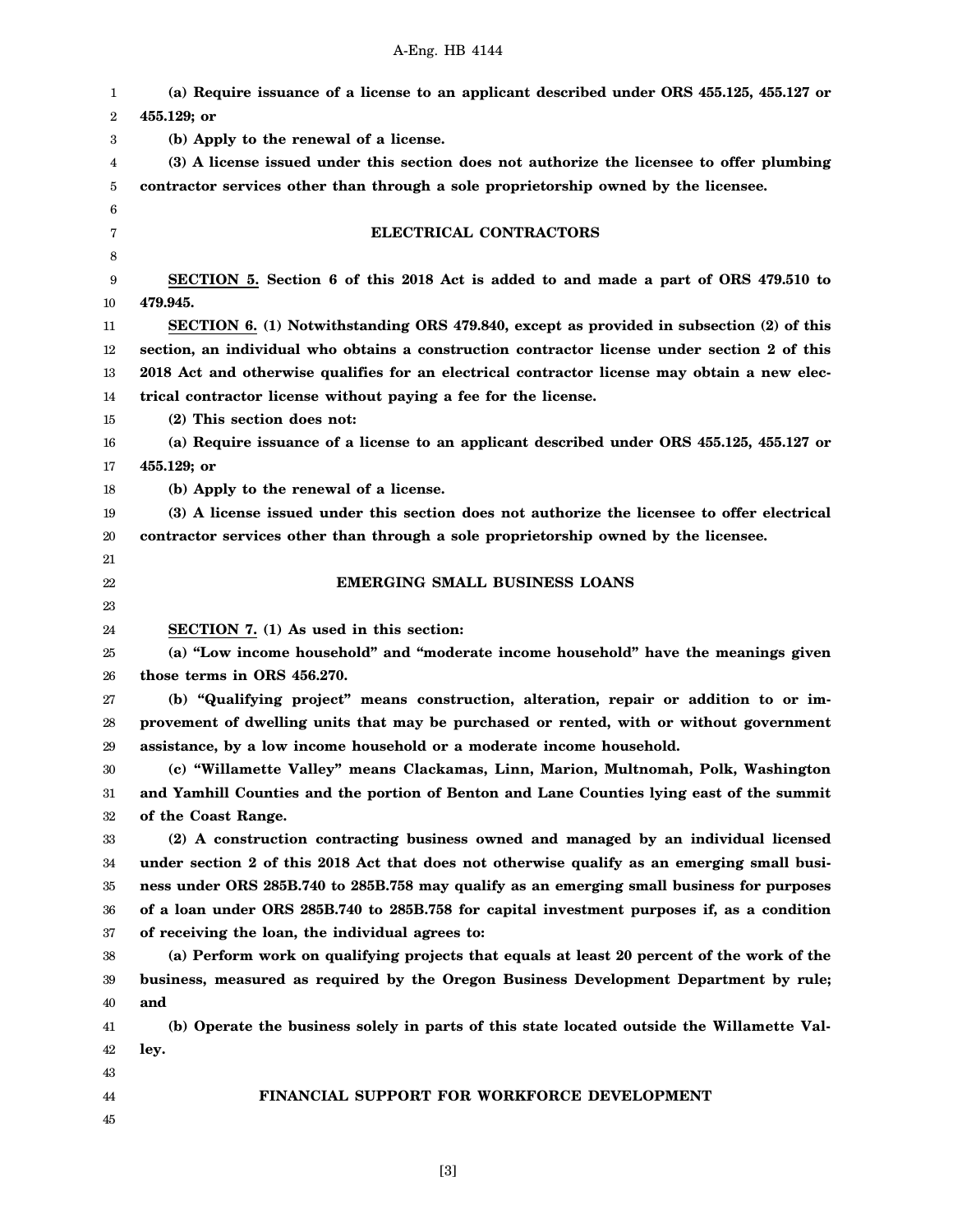1 2 3 4 5 6 7 8 9 10 11 12 13 14 15 16 17 18 19 20 21 22 23 24 25 26 27 28 29 30 31 32 33 34 35 36 37 38 39 40 41 42 43 44 45 **SECTION 8. (1) As used in this section: (a) "Low income household" and "moderate income household" have the meanings given those terms in ORS 456.270. (b) "Qualifying project" means construction, alteration, repair or addition to or improvement of dwelling units that may be purchased or rented, with or without government assistance, by a low income household or a moderate income household. (c) "Willamette Valley" means Clackamas, Linn, Marion, Multnomah, Polk, Washington and Yamhill Counties and the portion of Benton and Lane Counties lying east of the summit of the Coast Range. (2) A construction contracting business owned and managed by an individual licensed under section 2 of this 2018 Act that does not otherwise have the financial resources necessary to recruit, train or retain skilled workers may apply to the Higher Education Coordinating Commission for financial support. To the extent the commission deems practicable, the commission shall make financial support available from moneys received by the commission under the federal Workforce Innovation and Opportunity Act to assist local workforce investment by the business if, as a condition of receiving the financial support, the individual agrees to: (a) Perform work on qualifying projects that equals at least 20 percent of the work of the business, measured as required by the commission by rule; (b) Operate the business solely in parts of this state located outside the Willamette Valley; (c) Use the financial support for worker recruitment, training or retention; and (d) Meet any other requirements regarding worker recruitment, training or retention imposed by the commission. REPORTS SECTION 9. The Construction Contractors Board shall report to an interim committee of the Eightieth Legislative Assembly related to business regarding licensing under section 2 of this 2018 Act. The report shall include, but need not be limited to, the number of licenses issued under section 2 of this 2018 Act and the number and types, if any, of complaints received by the board regarding licensees under section 2 of this 2018 Act. The board shall make the report to the interim committee in the manner provided by ORS 192.245 no later than October 1, 2020. SECTION 10. The Department of Consumer and Business Services shall report to an interim committee of the Eightieth Legislative Assembly related to business regarding licensing under sections 4 and 6 of this 2018 Act. The report shall include, but need not be limited to, the number of licenses issued under sections 4 and 6 of this 2018 Act and the number and types, if any, of complaints received by the department regarding licensees under sections 4 and 6 of this 2018 Act. The department shall make the report to the interim committee in the manner provided by ORS 192.245 no later than October 1, 2020. SECTION 11. The Oregon Business Development Department shall report to an interim committee of the Eightieth Legislative Assembly related to business regarding loans for capital investment purposes issued under section 7 of this 2018 Act. The report shall include, but need not be limited to, the number of loans approved under section 7 of this 2018 Act.**